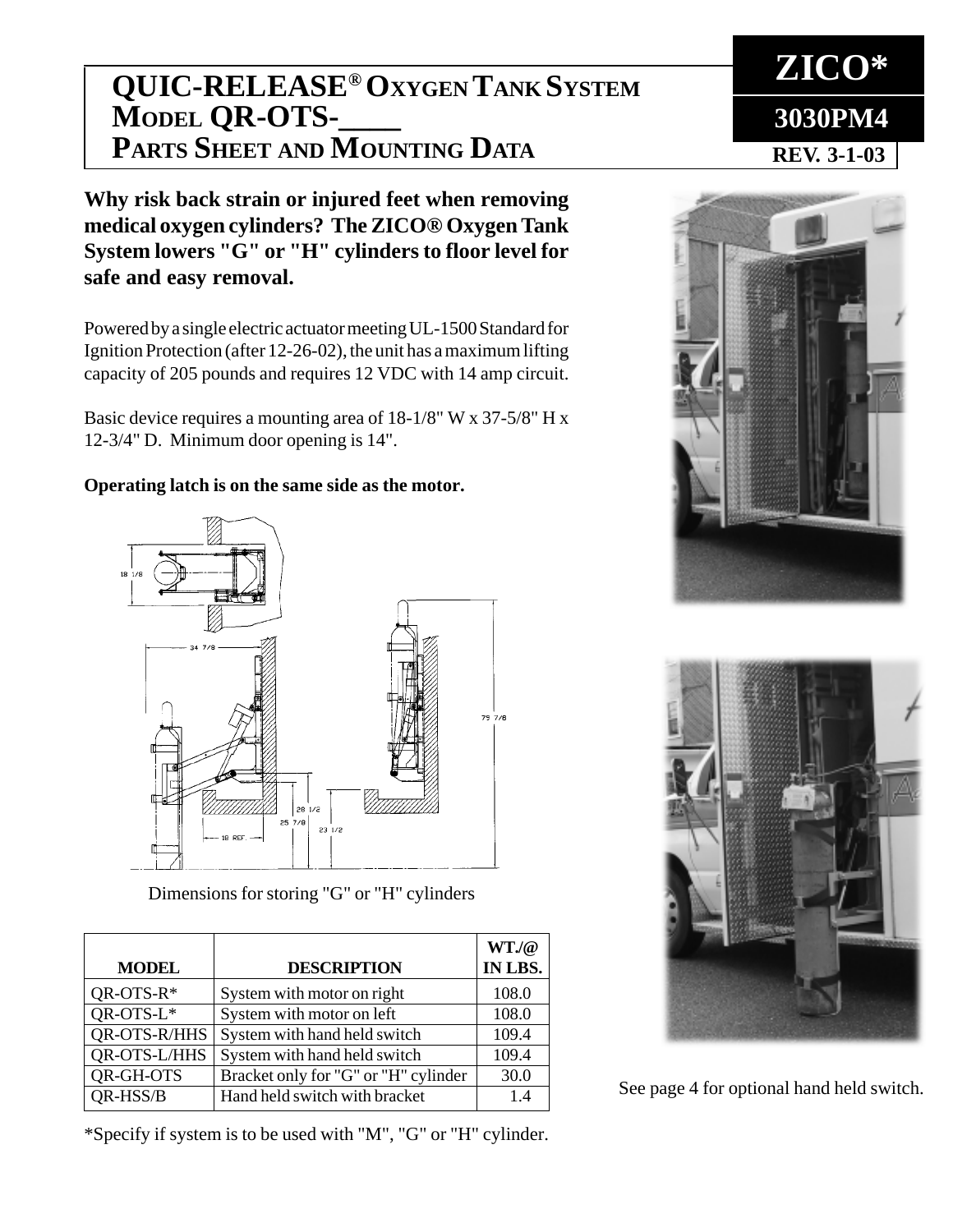| <b>IIEM</b><br>NO.    | PARTNO.                      | <b>DESCRIPTION</b>                                                                 | QTY.                             |
|-----------------------|------------------------------|------------------------------------------------------------------------------------|----------------------------------|
| 1<br>$\overline{2}$   | 3030-140-101<br>3030-140-103 | <b>Base Casting</b><br>Lifting Arm Weldment                                        | 1<br>1                           |
| $\overline{3}$        | 3030-140-111                 | Adapter, Lifting Arm To Tank Brkt.                                                 | 1                                |
| 4                     | 3030-140-113                 | Positioning Arm                                                                    | 1                                |
| 5                     | 3030-140-116                 | Rubber Pad, 1" x 4-1/2" x 1/4" Thk.                                                | $\overline{c}$                   |
| 6                     | 3030-140-117                 | Upper Mtg. Brkt., Actuator                                                         | 1                                |
| 7                     | 3030-140-119                 | Housing, Locking Mechanism                                                         | 1                                |
| 8<br>9                | 3030-140-121<br>3030-140-123 | Slider, Locking Mechanism<br>Hook, Locking Mechanism                               | 1<br>2                           |
| 10                    | 3030-140-125                 | Handle, Locking Mechanism                                                          | $\mathbf{1}$                     |
| 11                    | 3030-140-127                 | Lifting Arm Screw Sleeve, 3/4 ID x                                                 | $\overline{c}$                   |
| 12                    | 9014-117500                  | 1 OD x 1-1/32 Lg.<br>Plainwasher, 3/4ø ID                                          | 2                                |
| 13                    | 9010-107540                  | Screw, 3/4-10 x 2-1/2 Hex Hd.                                                      | 2                                |
| 14                    | 3030-140-149                 | Damper, Hydraulic                                                                  | $\mathbf{1}$                     |
| 15                    | 3030-140-133                 | Sleeve, 3/8 ID x 1/2 OD x 1/2                                                      | $\overline{4}$                   |
| 16                    | 9018-103716                  | Pivot Screw 3/8-16 x 1" Hex Hd. Grade 8                                            | 3                                |
| 17                    | 9013-133700                  | Nut, 3/8-16 Self Locking                                                           | 5                                |
| 18                    | 9018-103728                  | Pivot Screw 3/8-16 x 1-3/4" Hex Hd. Grade 8                                        | 1                                |
| 19<br>20              | 9014-115000<br>9018-103114   | Flatwasher, 1/2 ID<br>Mtg. Screw, Lock Mech 5/16-18 x 7/8 Hex Hd. Gr 8             | $\overline{2}$<br>$\overline{4}$ |
| 21                    | 9010-315036                  | Shoulder Screw, 1/2 x 2-1/4 Grip                                                   | 1                                |
| $\mathfrak{D}$        | 9050-005056                  | Quic Release Pin x 3-1/2 Grip                                                      | 1                                |
| 23                    | 9018-104364                  | Mtg. Screw, Upper Mtg. Brkt. 7/16-14 x 4 HH Gr8                                    | 2                                |
| $\overline{24}$       | 9010-382512                  | Setscrew, Upper Mtg. Brkt. 1/4-20 x 3/4 Cup Point                                  | $\overline{2}$                   |
| $\overline{25}$       | 9010-103116                  | Screw, Slider Attach 5/16-18 x 1 Hex Hd.                                           | $\overline{c}$                   |
| 26                    | 3030-140-141                 | Spacer, 1/2 OD x 14 GA x 7/16 LG.                                                  | $\overline{2}$                   |
| 27                    | 3030-140-130                 | Washer, Spring 1/2 ID x 1 OD, SS                                                   | 1                                |
| 28<br>$\overline{29}$ | 9014-203100                  | Lockwasher, 5/16 Split                                                             | 14                               |
| 30                    | 9010-103110                  | Mtg. Screw, Brkt. To Adapter 5/16-18 x 5/8 Hex Hd.                                 | 10                               |
| 31                    |                              |                                                                                    |                                  |
| 32                    | 9010-103128                  | Mtg. Screw, Lock Mech HSG 5/16-18 x 1-3/4 Hex Hd.                                  | $\overline{c}$                   |
| 33                    | 3030-140-112                 | <b>Electric Actuator</b>                                                           | 1                                |
| 34                    | 2070-105-119                 | Knob, Plastic                                                                      | $\mathbf{1}$                     |
| 35                    | 9010-113716                  | Screw, 3/8-24 x 1", Hex Hd.                                                        | 1                                |
| 36                    | 9014-203700                  | 3/8 Split Lockwasher                                                               | 1                                |
| 37<br>38              | 3030-140-147<br>3030-140-157 | Retainer, Latch Handle<br>Spacer, 5/16 ID x 1/2 OD x 1 Lg                          | 1<br>2                           |
| 39                    | 3030-140-159                 | Comp Spring, .660 OD x .049 Wire x 7/8                                             | $\overline{c}$                   |
| 40                    | 9013-134300                  | Nut, 7/16-14 Self Locking                                                          | $\overline{2}$                   |
| 41                    | 9014-113100                  | Flatwasher, 5/16 Nom. x 1/16 Thk.                                                  | 8                                |
| 42                    | 9014-114300                  | Flatwasher, 7/16 Nom. x 1/16 Thk.                                                  | 6                                |
| 43                    | 9014-204300                  | Lockwasher, 7/16 Split                                                             | 1                                |
| 44                    | 9014-113700                  | Flatwasher, 3/8 Nom.                                                               | 5                                |
| 45<br>46              | 9012-103700<br>3030-140-161  | Nut, 3/8-16 Plain, Hex<br><b>End Fitting</b> , Damper                              | 1<br>$\overline{2}$              |
| 47                    | 9013-133100                  | Nut, 5/16-18 Flexloc, Hex                                                          | 5                                |
| 48                    | 9010-103156                  | Damper To Base Mtg. Screw 5/16-18 x 3-1/2 Hex Hd.                                  | 1                                |
| 49                    | 9010-103120                  | Damper To Arm Mtg. Screw, 5/16-18 x 1-1/4 Hex Hd.                                  | $\mathbf{1}$                     |
| 50                    | 9012-103100                  | Nut, 5/16-18 Plain, Hex                                                            |                                  |
| 51                    | 3030-140-163                 | Spacer, Damper To Base, 5/16 ID x 1/2 OD x 25/32 Lg                                | $\mathbf{2}$                     |
| 53                    | 3030-140-151                 | Cylinder Bracket Assembly for "G" or "H" Cylinder                                  | $\mathbf{1}$                     |
| 54<br>55              | 3030-135-135                 | Strap & Buckle Assembly                                                            | 3<br>$\mathbf{1}$                |
| 56                    | 3097-105-144<br>3030-140-167 | Switch, Toggle, DPDT (Mom.)<br>NOT SHOWN<br>Label "Handle Must Be In"<br>NOT SHOWN | 1                                |
| 57                    | 3030-140-169                 | Label "Unlock/Lock"                                                                | 1                                |
| 58                    | 3030-140-165                 | Nylon Tree Rivet Hole Dia. 3/16, 7/16                                              | $\overline{4}$                   |
| 59                    | 3030-140-171                 | Label "Stand Clear"<br><b>NOT SHOWN</b>                                            | 1                                |
| $\omega$              | 3030-140-172                 | Label "Must Read"                                                                  | 1                                |
| 61                    | 3030-140-173                 | Label Mounting Plate                                                               | 1                                |
| 62<br>63              | 9260-001802                  | Rivet, 3/16, .188-250 Grip                                                         | $\overline{2}$                   |
| 64                    | 3030-000-109<br>9010-102512  | Stop, Cylinder<br>Screw, 1/4-20 x 3/4 Hex Head                                     | 1<br>2                           |
| 65                    | 9012-302500                  | Wing Nut, 1/4-20                                                                   | $\mathbf{2}$                     |
| 66                    | 9014-112500                  | 1/4 Nom., Flatwasher                                                               | 2                                |
| 67                    | 9114-101800                  | 3/16 Rivet Backup Washer                                                           | 2                                |
| $\overline{71}$       | 9120-101103                  | Drive Screw #4 x 3/16 Type "U"                                                     | $\overline{2}$                   |
| 72                    | 0000-000-105                 | Label, Model Number, Metal                                                         | 1                                |
| 73                    | 3030-000-115                 | Label, "Meets KKK Specs"<br>NOT SHOWN                                              | $\mathbf{1}$                     |





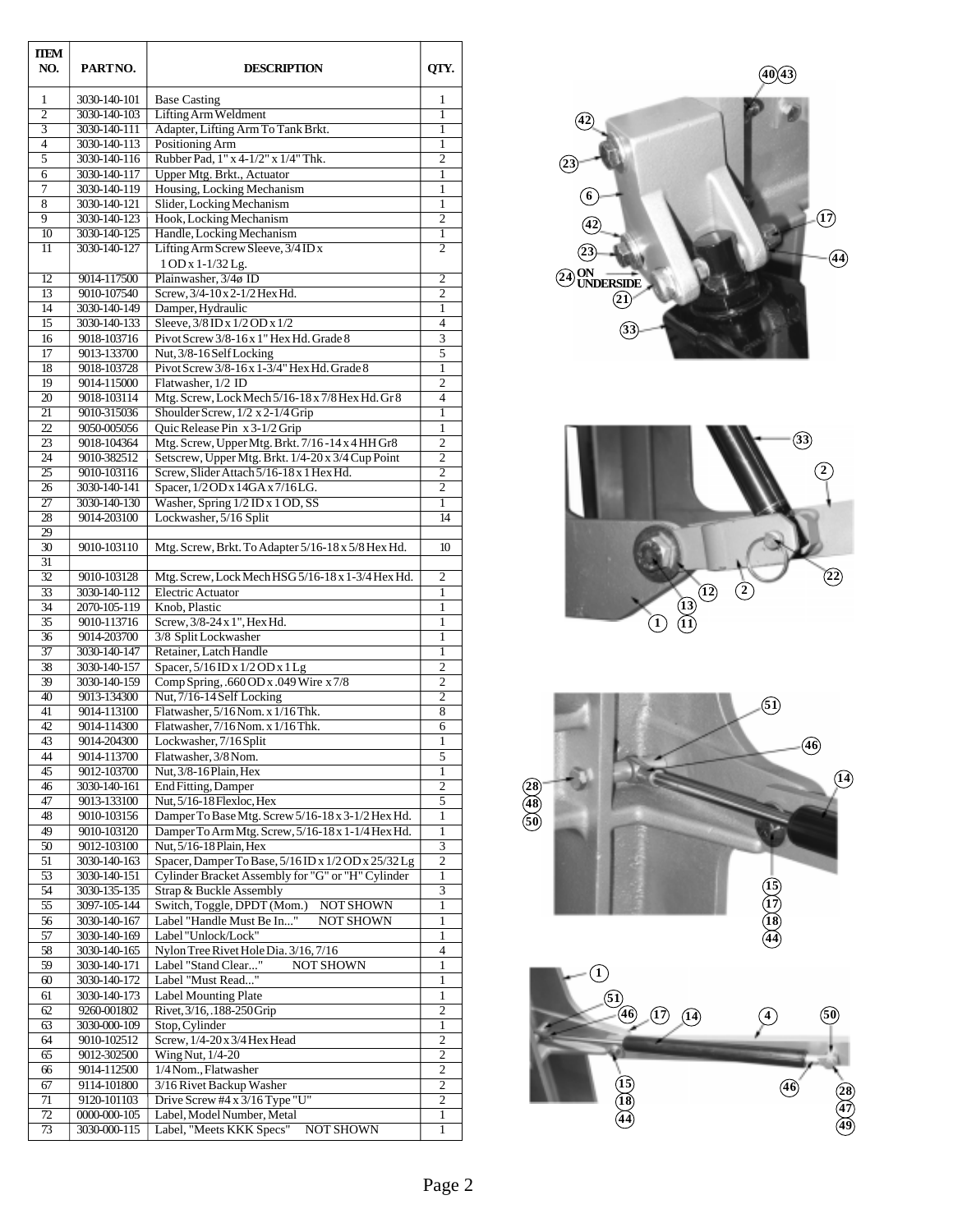